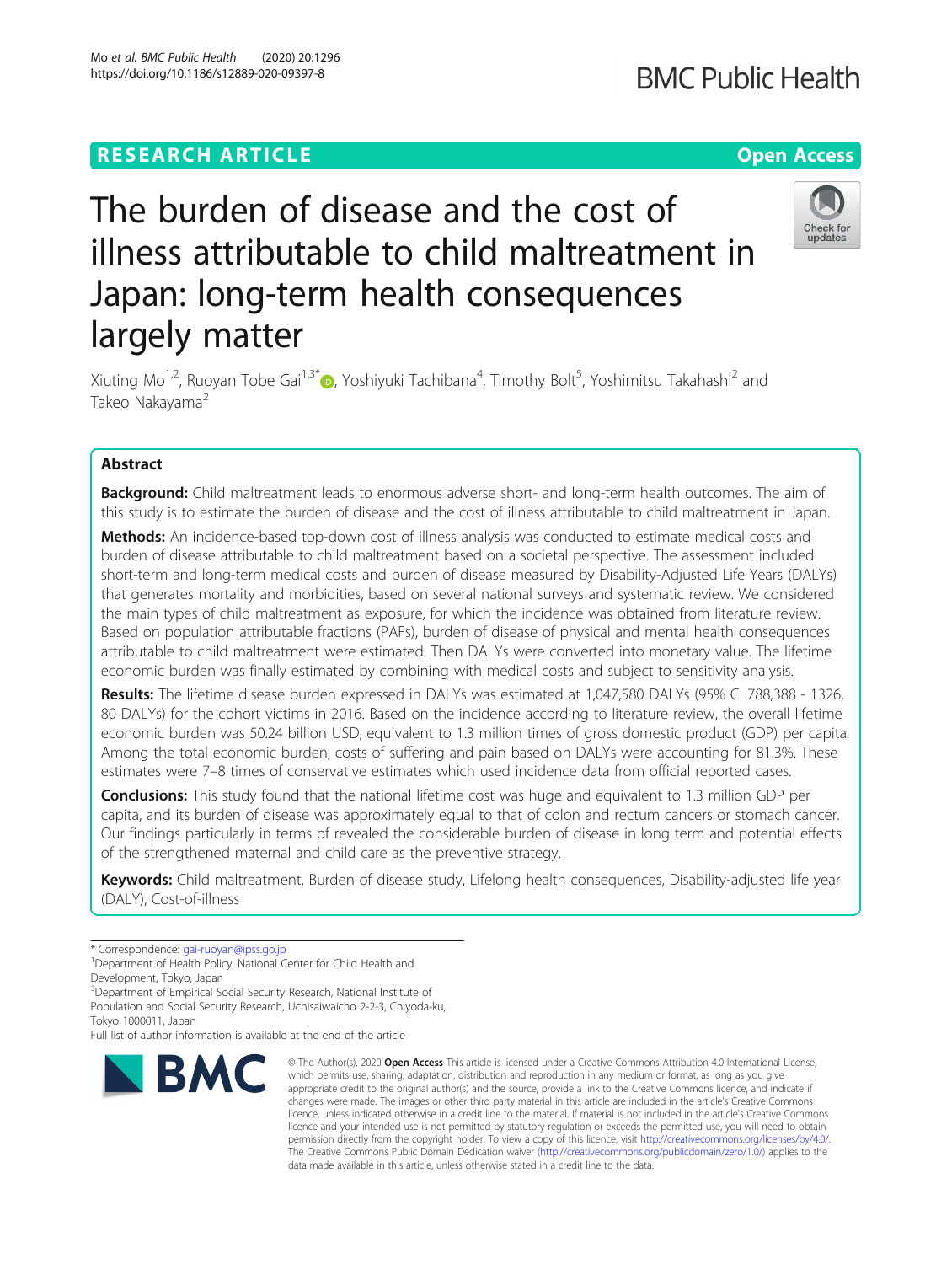# Background

Child maltreatment is a raising concern in public health and social welfare in Japan [\[1](#page-6-0)] The reported number of suspected cases of child maltreatment is increasing, from 37,323 in 2006 to 122,575 in 2016 [\[2](#page-6-0)]. According to the Ministry of Health, Labour and Welfare (MHLW) of Japan, child maltreatment is categorised into four essential types, physical, sexual or psychological (including witnessing domestic violence, WDV) abuse and neglect [[3\]](#page-6-0). Exposure to multiple types and repeated episodes of maltreatment during childhood is associated with high risks to enormous adverse health outcomes, causing a significant social and economic burden on individuals, families, and societies. Those adverse outcomes during childhood include child death, injuries and disabilities, developmental and behavioural problems. Moreover, the related physical and mental health conditions persist into adulthood, leading to the onset of chronic diseases, depression, drug, alcohol misuse and risk sexual behaviour, suicide ideation [[4](#page-6-0), [5](#page-6-0)].

The government has introduced a couple of protective measures, with increasing public budget [[6](#page-6-0)–[8\]](#page-6-0). Assessment of costs and burden of disease helps development of resource allocation and priority setting in public sector. Paralleling with growing concerns on child maltreatment, the number of the related analysis of the prevalence, health consequences and economic burden is increasing. So far, for the economic burden there are two typical research frameworks: one is a comprehensively costs evaluation from healthcare, social, educational areas, and loss in productivity et al. [[9](#page-6-0)–[13](#page-6-0)]; another one is to measure related economic and disease burden [\[14,](#page-6-0) [15](#page-6-0)]. Wada et al. (2014) reported the social costs of child abuse in Japan included direct costs of dealing with abuse and the indirect costs related to longterm damage from abuse during the fiscal year 2012. On the other hand, the first framework is likely to underestimate long-term deleterious effects of child maltreatment, on which evidence derived from longitudinal studies is less available compared to that on the short-term counterpart [[16](#page-6-0)]. By integrating previous evidence, our costof-illness study aimed to assess lifetime economic and disease burden of mortality and morbidities attributed to child maltreatment based on the later framework, in order to address the evidence gap. We extended cost calculations for monetary values converted from Disability Adjusted Life Years (DALYs), covering related mortality and morbidities [\[17\]](#page-6-0).

#### Methods

An incidence-based (victims estimated by incidence), top-down approach (or attributable risk approach, measuring the proportion of a disease that is due to exposure to risk factor) was applied in this study from a societal perspective [[18\]](#page-6-0). We employed the following steps to estimate the total economic burden, constituted by direct and indirect costs:

- 1. Population attributable fraction (PAF) was generated to estimate long-term impacts/costs attributed to child maltreatment.
- 2. Short-term and long-term direct medical costs were assessed by using national expenditure databases.
- 3. Indirect costs measured include productivity loss caused by abusive head trauma and economic burden deriving from DALYs.
- 4. Finally, sensitivity analyses were performed for the plausible range of the discount rate and the incidence / prevalence.

#### Estimating PAF

In the top-down approach, PAF for each disease  $i$  measured that how health outcomes and their associated costs may be attributed to child abuse, using the following formula [[19](#page-6-0), [20](#page-6-0)]:

$$
PAFi = \frac{P(RR_i - 1)}{P(RR_i - 1) + 1}
$$

(P: prevalence of child abuse; RR: the relative risk of the outcome  $i$  in those who experienced child abuse compared with those who did not)

#### Risk ratio (RR) or odds ratio (OR)

Several previous related systematic reviews and metaanalyses summarised the relevant health consequences [[5,](#page-6-0) [15](#page-6-0), [21](#page-6-0), [22](#page-6-0)]. As adverse childhood experiences (ACEs) often intertwine with child maltreatment, cluster in children's lives and cumulatively lead to poor health outcomes, we pooled the ORs from a recent systematic review and meta-analysis for the effect of multiple ACEs on health [\[5](#page-6-0)], rather than that for each category of child maltreatment.

#### The pooled prevalence

A literature review was performed to synthesize the evidence on epidemiological characteristics the consequences in Japan. The review focused on those published between December 2010 and March 2018 on Medline (PubMed), Web of Science, SCOPUS and CiNii Articles (Japanese literature). Details of the search strategy, search terms used, and inclusion and exclusion criteria are provided in the Additional file [2](#page-5-0). We combined our review results with those studies in Japan included in an existing systematic review [[23\]](#page-6-0), and calculated the simple size-weighted mean incidence/prevalence. In addition, the median value was also calculated to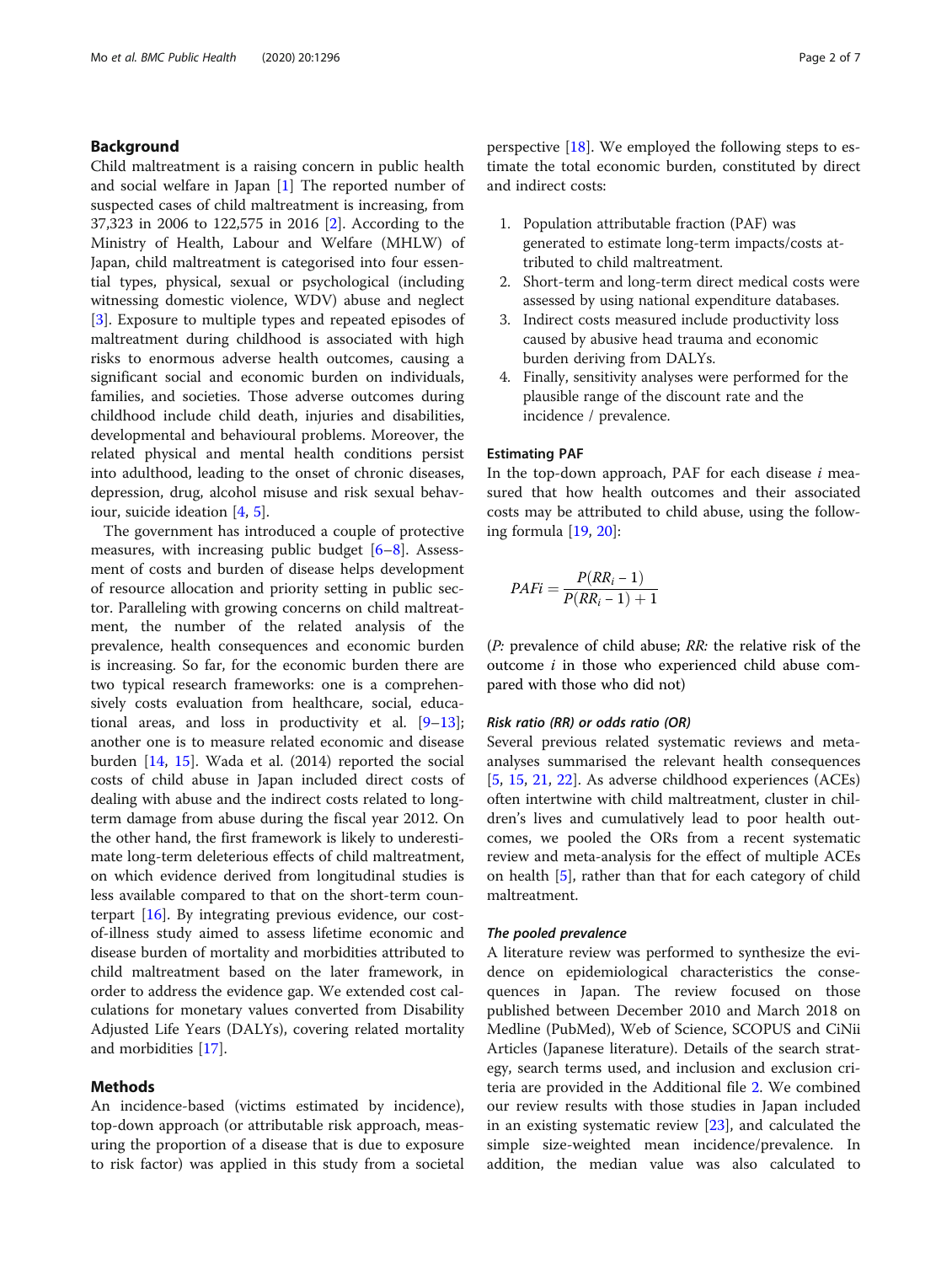examine the robustness (Supplementary Table 1). The annual incidence rate was obtained by the formula: [\[24](#page-6-0)].

$$
Incidence rate = \frac{Prevalence}{Average duration}
$$

Due to the lack of local data on the average duration, we adopted that published in Australia  $[12]$  $[12]$  $[12]$ : the average 5.6 years for physical abuse and 2.9 years for sexual abuse. Based on this finding, the weighted average of 4.6 years was used for other categories of abuse.

# Direct medical costs

#### Short-term medical costs

For abusive head trauma (AHT) is the leading cause of death due to child abuse among children younger than 5 years old, [\[25](#page-6-0)] we estimated its hospitalization costs as short-term medical costs by multiplying the incidence of AHT under 3 years old  $[26]$  $[26]$  $[26]$ , the agespecific population in 2016 [\[27](#page-6-0)], and admission medical fee per case [[26\]](#page-6-0).

There were two reported incidences: one is the "possible" incidence considering countable possibility of AHT cases at most and another one is the "presumptive" incidence representing victims had intracranial injuries or intentional injuries with certain ICD-10 code. We used the "possible" incidence for the general calculation and the latter one in sensitivity analysis. The total possible AHT cases aged under 3 years was about 8 times of the presumptive counterparts [[26\]](#page-6-0).

#### Long-term medical costs

For long-term medical costs, we used National healthcare expenditures 2016 and Patient Survey 2014 to simulate disease burden of relevant health consequences by sex and age group  $(0-14, 14-44, 45-64,$ above 65), and then multiplied with PAFs to calculate the attributable costs in the victim cohort of 2016 [\[5](#page-6-0), [26,](#page-6-0) [28\]](#page-6-0). On the other hand, we did not include selfharm and collective violence because of the limitation to distinguish the two in the reported overall injury cases.

# Indirect costs

In this study, we considered differential and loss of earning as a result of human capital depreciation is caused by mortality and morbidities. It was presented as a monetary value of DALYs and GDP per capita [[15](#page-6-0), [29](#page-6-0)]..

#### DALYs and its monetary value

The disease burden indicator DALY aggregates years of life lost for premature death and years lost due to disability for morbidities [[19\]](#page-6-0). Related data were

obtained from the WHO Global Burden of Disease (GBD) [[30\]](#page-6-0). Using the pooled ORs as described by Karen et al. (2017) [[5](#page-6-0)], we matched each related health outcome [[5\]](#page-6-0) with the cause of disease burden in the WHO GBD categories, though it was difficult to match some outcomes with the cause of GBD (Supplementary Table 2).

Then, monetary value was converted from DALY attributable to child maltreatment by multiplying DALY and GDP per capita [[17\]](#page-6-0) with adjustment of purchasing power parity in 2016 [[31\]](#page-6-0).

#### Productivity losses due to AHT fatal cases

Productivity loss due to fatal cases of child maltreatment was calculated based on the reported fatal cases, which figure was obtained from official data [[32\]](#page-6-0), and the average lifetime income subject to discounting. In 2016, there were 67 abuse-related deaths reported in Japan (not including family suicide), with the average onset age of 2 years [\[32](#page-6-0)]. The discounted lifetime income (from 18 to 65 years old) was calculated by assuming the long-term growth in labour productivity to be 1% per year  $[10]$  $[10]$ .

### DALYs losses of survival AHT

For disease burden due to survival AHT, we considered sequelae such as vision loss, brain damage, and reduced life span  $[33]$  $[33]$ , and long-term health consequences as developing diseases in adulthood. We calculated the disease burden of AHT in 2016 by multiplying average cases and the estimated mean lifetime DALY loss per case at different severity (mild, moderate and severe) [\[33](#page-6-0)].

# Long-term DALYs losses of other diseases

Then the long-term health consequences were calculated using the following formula:

 $\text{DALY}\text{ losses} = \Sigma(\text{PAF}_i*\text{original }\text{DALY}_i)$ (i : different child abuse – related health outcome)

#### Sensitivity analyses

A discount rate of 2% is generally performed which was recommended in the domestic guideline for costeffectiveness analysis [[34\]](#page-6-0). Whereas especially in the US, a discount rate of 3% has been selected and applied in the cost estimate reports of Centers for Disease Control and a best practices for the Social Return on Investment analysis recommended by experts and guidelines [\[9\]](#page-6-0). As such the parameter potentially affects the finally results, we adopted a plausible range of 0, 2 to 3% for sensitivity analysis.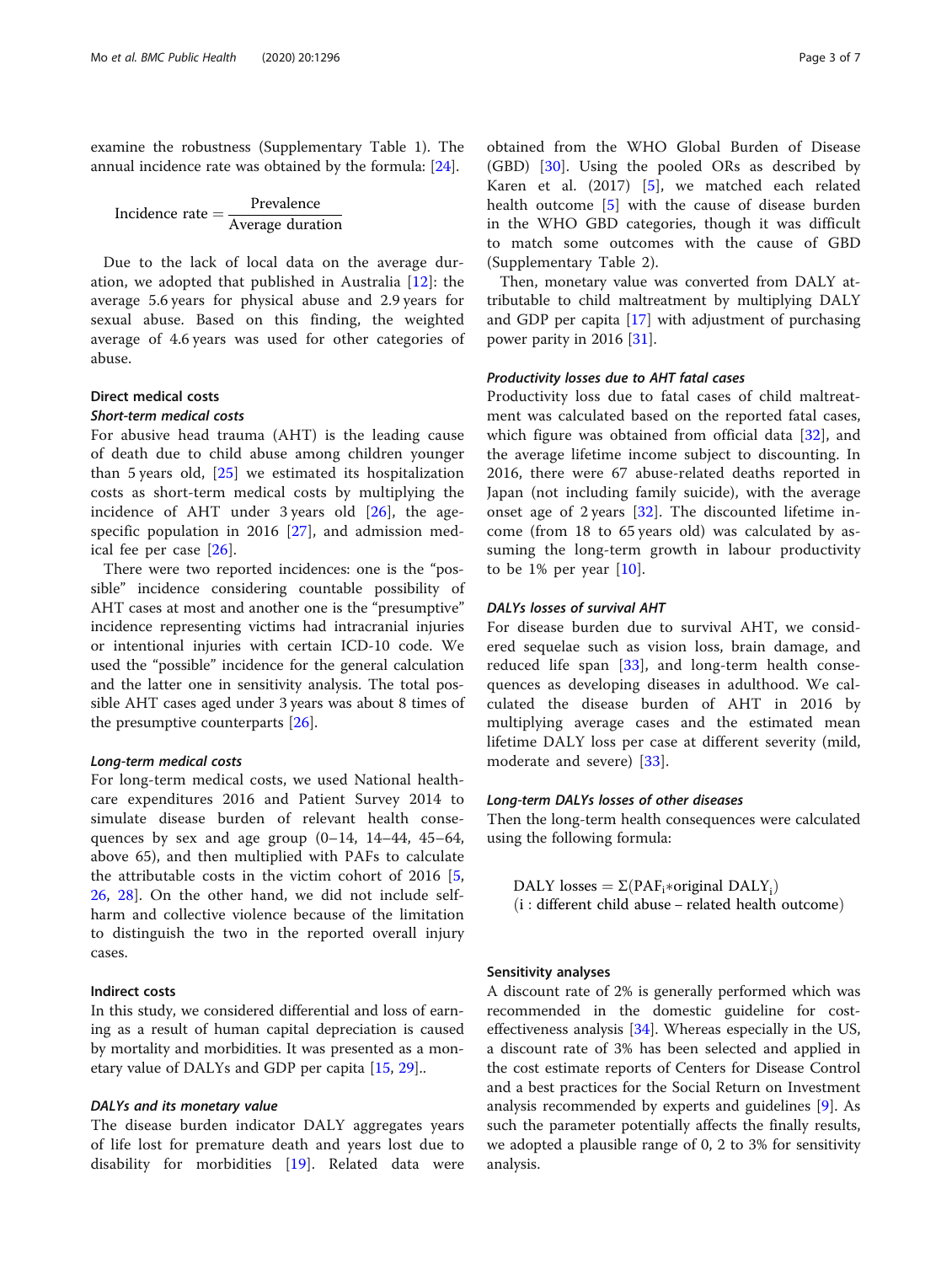In addition, we also calculated costs and disease burden using the incidence/prevalence data based on officially reported child abuse cases. To calculate the conservative incidence of child abuse by categories, we obtained the official data of victim cases reported by child consultation facilities in 2016 [\[2](#page-6-0)] and then divided them by the total population number in corresponding age [\[27](#page-6-0)]. Data by sex were not available. Co-current information was not available and the overlapped cases were not considered (Supplementary Table 3). The initial victim age is assumed to be 7 years old, according to an age-weighted incidence calculation based on official reported cases [\[2](#page-6-0)]. We assumed the probable abuse-related death cases to be 8 times of the reported cases based on the ratio of the presumptive and the possible incidence of AHT cases among children aged under 3 years [[26\]](#page-6-0).

#### Results

The main results showed in tables were discounted at 2% and conservative estimates were given for sensitivity analyses.

#### The pooled incidence / prevalence and disease burden

The estimations on different types of child maltreatment incidence draw from literature reviews varied. Regarding differences between sex, except physical abuse, girls suffered more than boys in sexual abuse and witnessing domestic violence (Table 1). The estimated lifetime disease burden associated with child maltreatment onset in 2016 was considerable, 1,047, 580 DALYs with a 95% CI of 788,388 DALYs to 1326,806 DALYs (Table [2\)](#page-4-0). The top causes of total disease burden due to child abuse were suicide attempts (34%), cancer (22%), cardiovascular disease (13%) and depression (9%).

#### Cost-of-illness analysis for child maltreatment

Table [3](#page-4-0) demonstrates lifetime costs attributed to child abuse onset in 2016. The total direct cost was estimated

| Table 1 Estimated incidence/prevalence of child abuse in Japan |  |
|----------------------------------------------------------------|--|
|----------------------------------------------------------------|--|

| Estimates <sup>a</sup> | Prevalence |        |      | Incidence <sup>b</sup> |  |
|------------------------|------------|--------|------|------------------------|--|
|                        | Male       | Female | Male | Female                 |  |
| Physical abuse (%)     | 8.40       | 6.69   | 1.50 | 1.19                   |  |
| Sexual abuse (%)       | 0.33       | 7.38   | 0.11 | 2.54                   |  |
| Psychological abuse    |            |        |      |                        |  |
| WDV $<$ (%)            | 9.94       | 16.75  | 2.16 | 3.64                   |  |
| Other <sup>d</sup> (%) | 5.64       | 5.95   | 1.23 | 1.29                   |  |
| Neglect (%)            | 8.89       | 9.01   | 1.93 | 1.96                   |  |

<sup>a</sup> sample sized weighted mean value

 $<sup>b</sup>$  Incidence rate = Prevalence / Average duration</sup>

<sup>c</sup> WDV: witnessing domestic violence

 $d$  not specified as WDV, often expressed as emotional/psychological abuse

to be USD 8930.6 million (95%CI: 6502.1 million-11, 674.4 million) while the total indirect cost was estimated to be USD 41,305.7 million (95%CI: 30,965.5 million-52, 429.2 million), accounting for 82.2% of the total lifetime costs, which were almost 1.3 million times GDP per capita. Economic loss initiated from DALYs in longterm (costs of suffering and pain) accounted for 81.3% of the overall estimates.

### Sensitivity analyses

Conservative estimates based on the reported cases incidence showed a tendency similar to that observed in the disease burden based on the literature review, among which psychological abuse (including WDV) accounted for the majority of reported child abuse cases (51.5%). However, the incidence estimated from the review were much higher than those reported by child protection agencies (the conservative estimation), leading to about 7–8 times difference gap on child maltreat burden by difference discount rate (0, 2, 3%). (Table [4\)](#page-5-0).

# Discussion

Our results indicated that disease and economic burden attributable to child maltreatment is substantial. In particular, that originated from the long-term health consequences accounts for the majority.

Based on literature review, the pooled incidence of child maltreatment in Japan is much higher than officially reported, which is consistent with the findings of other studies  $[10, 12, 35]$  $[10, 12, 35]$  $[10, 12, 35]$  $[10, 12, 35]$  $[10, 12, 35]$ . Because of difficulty to identify the actual cases and a public attitude to consider child abuse as a private affair in the society, the officially reported cases are likely to represent the tip of an iceberg.

Psychological abuse (including WDV) represented the majority of reported cases. The results of the literature review also showed a gender difference in the prevalence of the four types of child abuse (size weighted mean values), girls were found to be more likely to experience the harmful practices compared to boys, particularly sexual abuse. This tendency was also observed in other countries in East Asia and Pacific region [[15\]](#page-6-0). Comparing those living in other countries in the East Asia and Pacific region [[15,](#page-6-0) [23](#page-6-0)], Japanese children tended to less likely to experience physical abuse (boys: 8.40% vs. 16.76%; girls: 6.69% vs. 15.42%).

Although it is difficult to directly compare the results across different study settings due to the different methodologies, parameters and target populations adopted, the ingredients of the lifetime economic and disease burden considered in our study, including medical costs and monetary value of disease burden, are similar to that adopted in previous studies [\[10](#page-6-0),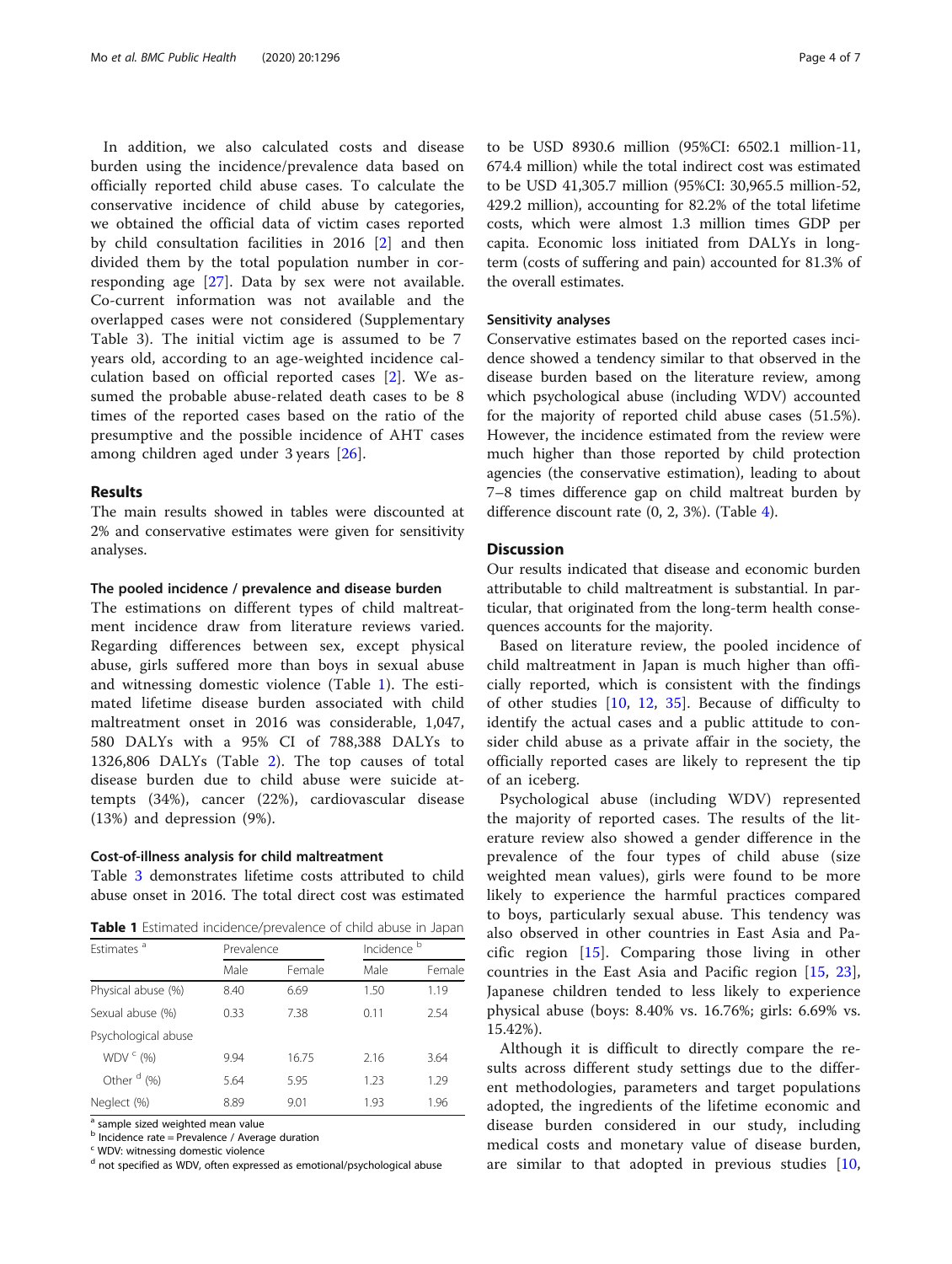<span id="page-4-0"></span>Table 2 long-term DALY lost attributable to child abuse in Japan

| Diseases attributed to child abuse <sup>a</sup> | <b>DALYs</b> |         | 95% Confidence interval |  |
|-------------------------------------------------|--------------|---------|-------------------------|--|
| Suicide attempt                                 | 356,773      | 300,916 | 399,629                 |  |
| Cancer                                          | 229,020      | 149,110 | 324,600                 |  |
| Cardiovascular disease                          | 136,215      | 86,896  | 194,281                 |  |
| Depression                                      | 96,998       | 79,403  | 116,032                 |  |
| Respiratory disease                             | 79,628       | 59,650  | 102,188                 |  |
| Liver or digestive disease                      | 45,286       | 33,453  | 58,506                  |  |
| Anxiety                                         | 32,436       | 21,159  | 45,572                  |  |
| Problematic drug use                            | 25,410       | 20,857  | 30,003                  |  |
| Abusive head trauma                             | 18,504       | 18,504  | 18,549                  |  |
| Problematic alcohol use                         | 10,002       | 8082    | 12,059                  |  |
| <b>Diabetes</b>                                 | 8072         | 4314    | 12,512                  |  |
| Sexually transmitted infections                 | 5023         | 2717    | 7728                    |  |
| Violence victimisation                          | 3865         | 3054    | 4721                    |  |
| Violence perpetration                           | 348          | 272     | 427                     |  |
| Total                                           | 1,047,580    | 788,388 | 1326,806                |  |
| DALYs monetary value (billion, US\$)            | 40.84        | 30.73   | 51.72                   |  |

<sup>a</sup> simple size weighted mean prevalence at 2% discounted rate

[12\]](#page-6-0). Still our results showed that the disease burden was about 7–8 times of the conservative estimation due to the huge gap of incidence generated from literature and that officially reported. The number is consistent with an Australian research that showed a wide distribution of the annual prevalence, ranging from 0.85 to 4.6%  $[12]$  $[12]$ . In the conservative lifetime course simulation, the initial victim age is assumed to be 7 years old according to an age-weighted incidence calculation based on official reported cases, which was also consistent with previous studies [\[9\]](#page-6-0).

Our study in particular highlighted DALYs in longterm attributable to child maltreatment, accounting for a relevant proportion (81.3%) in the overall lifetime costs. The estimation of disease burden attributed to child maltreatment (1,047,580 DALYs) was comparable to the total DALYs due to colon and rectum cancers (1,043,335 DALYs in 2015), or stomach cancer (1,002,252 DALYs in 2015) [[30\]](#page-6-0).

To our knowledge, this is the first study to estimate lifetime economic burden of child maltreatment in Japan based on an epidemiological model. The idea of this method is to convert disease-induced losses of well-being into economic terms by multiplying the annual number of lost life years due to disease by sub-reginal per capita income. So far, few studies had ever taken this part of costs into account, potentially leading to an underestimation of health and economic

Table 3 Lifetime costs attributable to child abuse for the first time in 2016

| Items of the costs (USD, million)              |          | 95% CI   |          | $\%$                       |
|------------------------------------------------|----------|----------|----------|----------------------------|
| Direct costs (Medical costs)                   | 8930.6   | 6502.1   | 11.674.4 | 17.8%                      |
| Short-term (AHT)                               | 4.9      | 3.8      | 6.0      | $0.0\%$                    |
| Long-term (other diseases)                     | 8925.7   | 6498.3   | 11,668.5 | 17.8%                      |
| Indirect costs                                 | 41,305.7 | 30,965.5 | 52,429.2 | 82.2%                      |
| Abuse death <sup>a</sup> (Productivity losses) | 468.2    | 234.1    | 702.3    | 0.9%                       |
| Survival AHT (DALYs) b                         | 721.0    | 719.0    | 727.0    | 1.4%                       |
| Long-term loss of other diseases b             | 40.116.4 | 30,012.4 | 50,999.8 | 79.9%                      |
| <b>Total costs</b>                             | 50,236.3 | 37,467.7 | 64,103.6 | 1.3 million GDP per capita |
|                                                |          |          |          |                            |

AHT Abusive head trauma

 $^{\text{a}}$ : we used 0.5–1.5 times of base line data for range costs of child abuse

<sup>b</sup>: Costs of suffering and pain: DALYs converted into monetary value by multiplying a gross domestic product per capita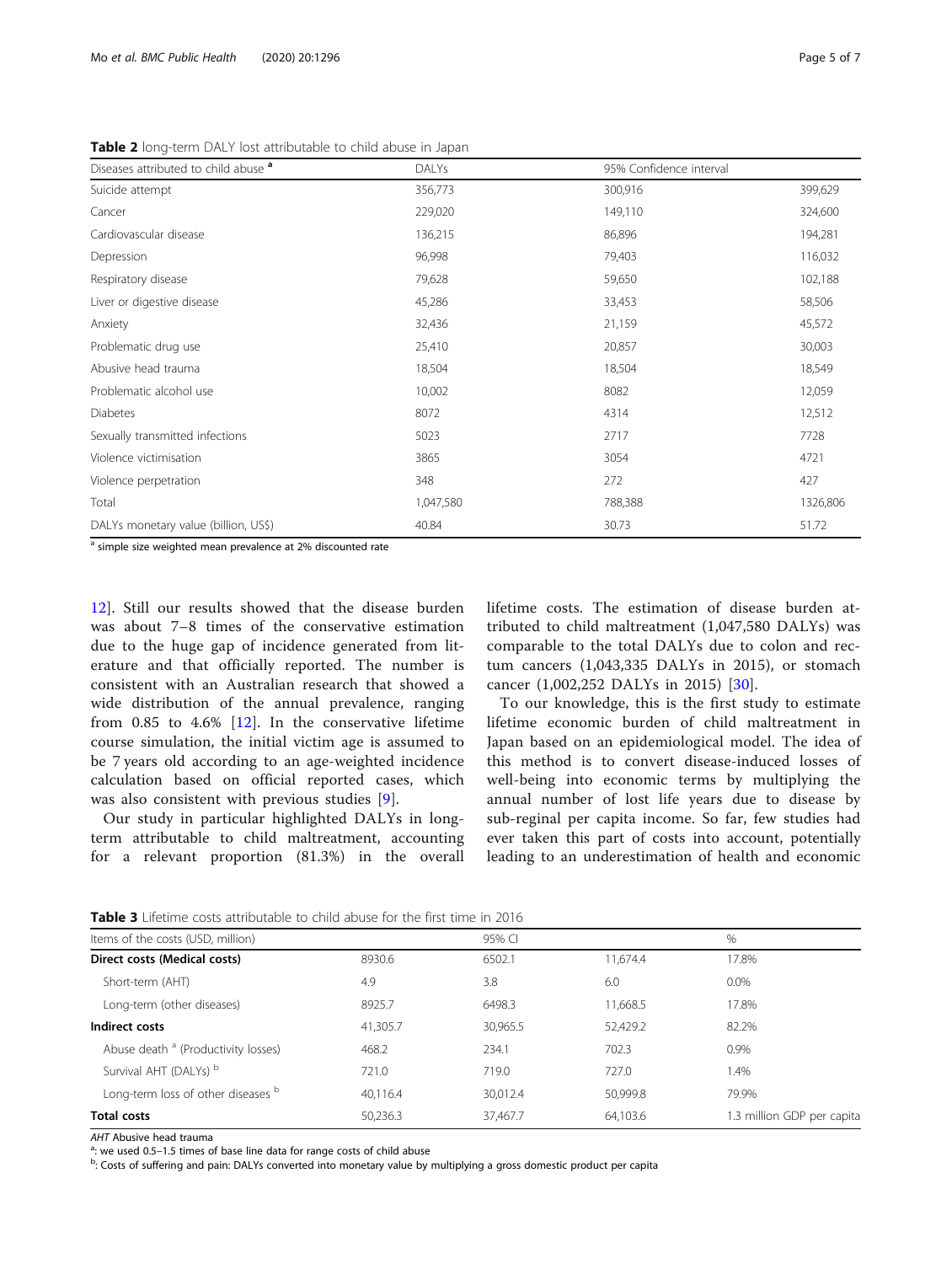| Sensitivity Analysis                     |           | Disease burden in DALYs (95%CI) |           |            | Economic burden (USD, million) (95%Cl) |            |  |
|------------------------------------------|-----------|---------------------------------|-----------|------------|----------------------------------------|------------|--|
| Literature based estimation <sup>a</sup> |           |                                 |           |            |                                        |            |  |
| $dr = 3%$                                | 687.769   | 524.469                         | 861.008   | 33.194.78  | 25.024.37                              | 41.959.60  |  |
| $dr = 2%$                                | 1.047.580 | 788,388                         | 1326.806  | 50.236.3   | 37.467.7                               | 64.103.6   |  |
| $dr = 0%$                                | 2.784.035 | 2.041.484                       | 3.605.376 | 132.634.80 | 96.800.53                              | 172,400.50 |  |
| Conservative estimation b                |           |                                 |           |            |                                        |            |  |
| $dr = 3%$                                | 99.131    | 64.477                          | 146.048   | 4434.64    | 2897.38                                | 6495.84    |  |
| $dr = 2%$                                | 143.520   | 93.294                          | 211.257   | 6426.83    | 4197.12                                | 9408.04    |  |
| $dr = 0%$                                | 341,670   | 222,038                         | 501,550   | 15,425.35  | 10,071.83                              | 22,528.25  |  |

<span id="page-5-0"></span>Table 4 Sensitivity analyses on incidence resource and discounted rate

 $dr$  discounted rate<br><sup>a</sup> Estimated based on literature review, simple size weighted average prevalence

<sup>b</sup> Estimated based on the number of consultation cases disposed about child abuse at child guidance centres. Probable estimate of abuse death was assumed about 8 times (confirmed AHT cases/possible cases = 8) of the costs of conservative estimate

impacts of child maltreatment. In addition, we adopted conservative calculation methodology in the sensitivity analyses to estimate the burden of child maltreatment for more reliable range estimations.

There are several limitations to this study. First, the co-occurrence of multiple types of child abuse is prevalent [[35\]](#page-6-0), resulting in difficulties to identify the adverse effects separately. In order to minimize possible consequent overestimation, we used the pooled ORs of multiple adverse childhood health experiences instead of each types of child maltreatment and its severity. Second, we focused on the economic burden due to the mortality and morbidity of child maltreatment but did not consider non-health human capital aspects, to address the knowledge gap. Third, like other economic burden estimation studies, the availability of data on the related medical costs were limited. We nevertheless targeted major health consequences and explored their unit costs for the estimates [\[26](#page-6-0)].

Recently in Japan, a continuum of intensive supports to mothers and child-rearing families encompassing the reproductive cycle has been widely implemented in most local authorities. Such an integral approach serves as an essential preventive strategy against child maltreatment and other harmful practices by early detection and intervention of highrisk households in pregnancy, postpartum and childrearing periods. This study can provide decision makers information on the economic burden of child maltreatment, as well as an important input in future economic evaluations (cost-effectiveness analysis) on currently ongoing intervention and policy. In addition, our results hint an emphasis on preventive interventions on suicide attempts and depression, which are top causes of the attributable disease burden due to child maltreatment.

# Conclusion

Our study demonstrated that lifetime disease and economic burden due to child maltreatment in Japan is substantial. Its disease burden was approximately equal to the burden of colon and rectum cancers or stomach cancer. In particular, it is important to include the longterm disease burden in future studies related to disease burden and cost of illness for both technical and policy perspectives.

#### Supplementary information

Supplementary information accompanies this paper at [https://doi.org/10.](https://doi.org/10.1186/s12889-020-09397-8) [1186/s12889-020-09397-8](https://doi.org/10.1186/s12889-020-09397-8).

Additional file 1 Table a1. Studies included in the quantitative synthesis. Table a2. Health outcomes and pooled ORs used in this study (AHT not included). Table a3. Incidence rate by age and average onset age, based on the number of consultation cases disposed about child abuse at child guidance centers.

Additional file 2 Systematics review (2018/5/10-2018/5/20)-find possible literature including Japanese studies on risk of health outcomes attributable to child maltreatment. Figure a1. Study selection (PRISMA) flow diagram.

#### Abbreviations

DALYs: Disability-Adjusted Life Years; PAFs: population attributable fractions; GDP: gross domestic product; MHLW: Ministry of Health, Labour and Welfare; WDV: witnessing domestic violence; AHT: abusive head trauma; ICD: International Classification of Diseases; GBD: Global Burden of Disease; RR: risk ratio; OR: odds ratio; ACEs: adverse childhood experiences

#### Acknowledgements

We are grateful thank members of Health Informatics Department, Kyoto University of Public Health School for their kind support.

#### Authors' contributions

MX and GR designed the study. MX did the calculation and draft the manuscript. GR and TY (Takahashi) contributed to the revise. TY (Tachibana), TB and NT critically reviewed and provided important intellectual feedback on the revise. All authors have read and approved the manuscript.

#### Funding

This study is granted by Health Labour Sciences Research Grant, Japan Agency for Medical Research and Development, and as part of an IPSS